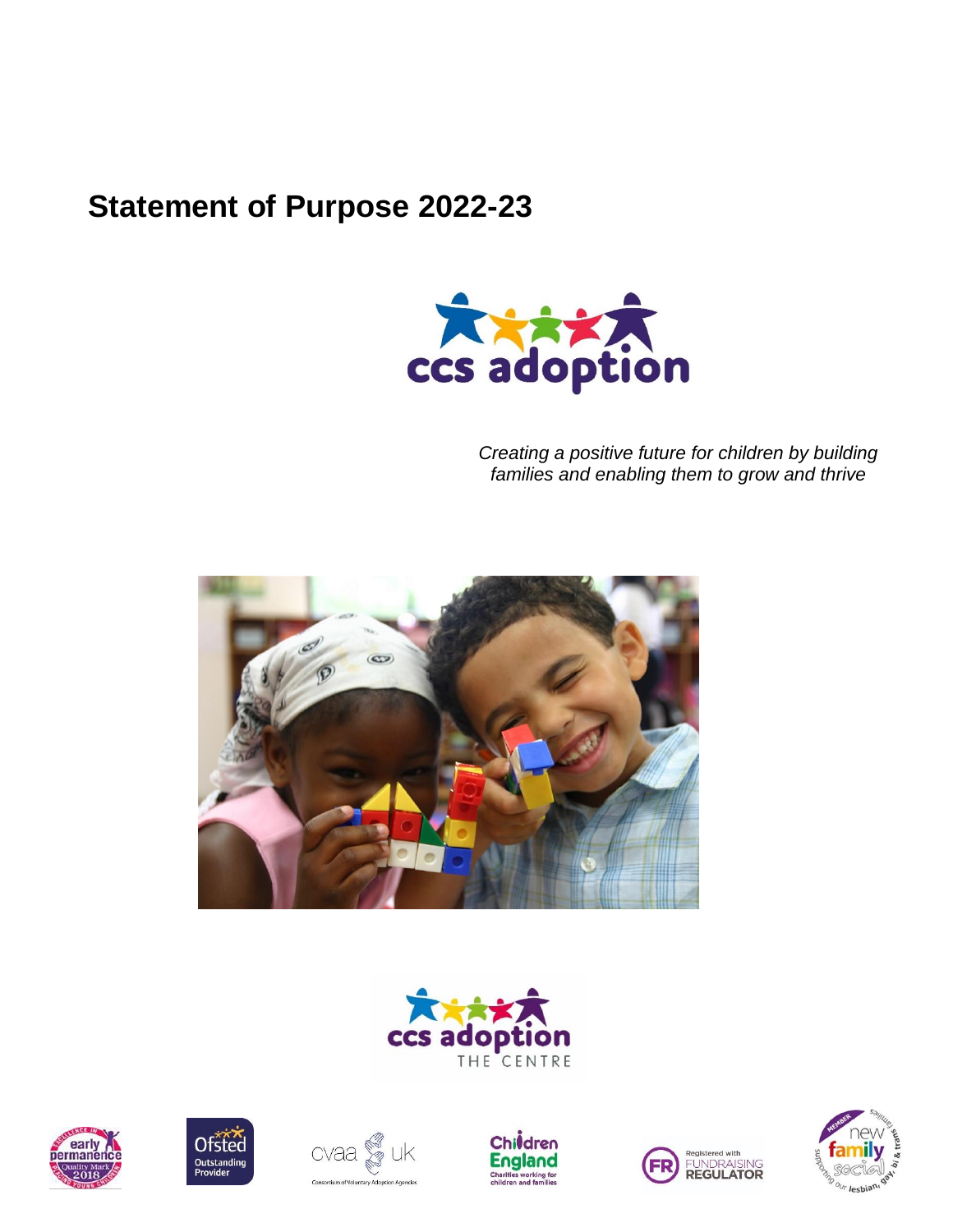# **Contents**

|                   |                                                     | Page No.                |
|-------------------|-----------------------------------------------------|-------------------------|
| 1.                | Introduction to our Agency                          | $\overline{\mathbf{3}}$ |
| $\overline{2}$ .  | <b>Charitable Objects</b>                           | $\overline{3}$          |
| 3.                | <b>Our Vision and Mission</b>                       | $\overline{3}$          |
| 4.                | <b>Our Values</b>                                   | $4 - 5$                 |
| 5.                | Aims                                                | 6                       |
| 6.                | <b>Objectives</b>                                   | $6 - 7$                 |
| 7.                | <b>Priorities</b>                                   | $7 - 8$                 |
| $\overline{8}$ .  | <b>Our Services</b>                                 | $\overline{\mathbf{8}}$ |
| 9.                | The Adoption Process                                | $9 - 10$                |
| 10.               | <b>Adoption Support</b>                             | 11                      |
| $\overline{11}$ . | The Centre for Adoption Support and Education       | $\overline{11}$         |
| $\overline{12}$ . | The Therapeutic Service                             | $\overline{11}$         |
| $\overline{13}$ . | Birth Records, Counselling and Intermediary Service | $\overline{11}$         |
| 14.               | Constitution                                        | $\overline{12}$         |
| 15.               | Management Structure and Staffing                   | $12 - 15$               |
| 16.               | Monitoring and Evaluation                           | $16-17$                 |
| 17.               | <b>Compliments and Complaints</b>                   | $17 - 18$               |
| 18.               | <b>Legal Context</b>                                | 19                      |
| 19.               | <b>Registration Authority</b>                       | 20                      |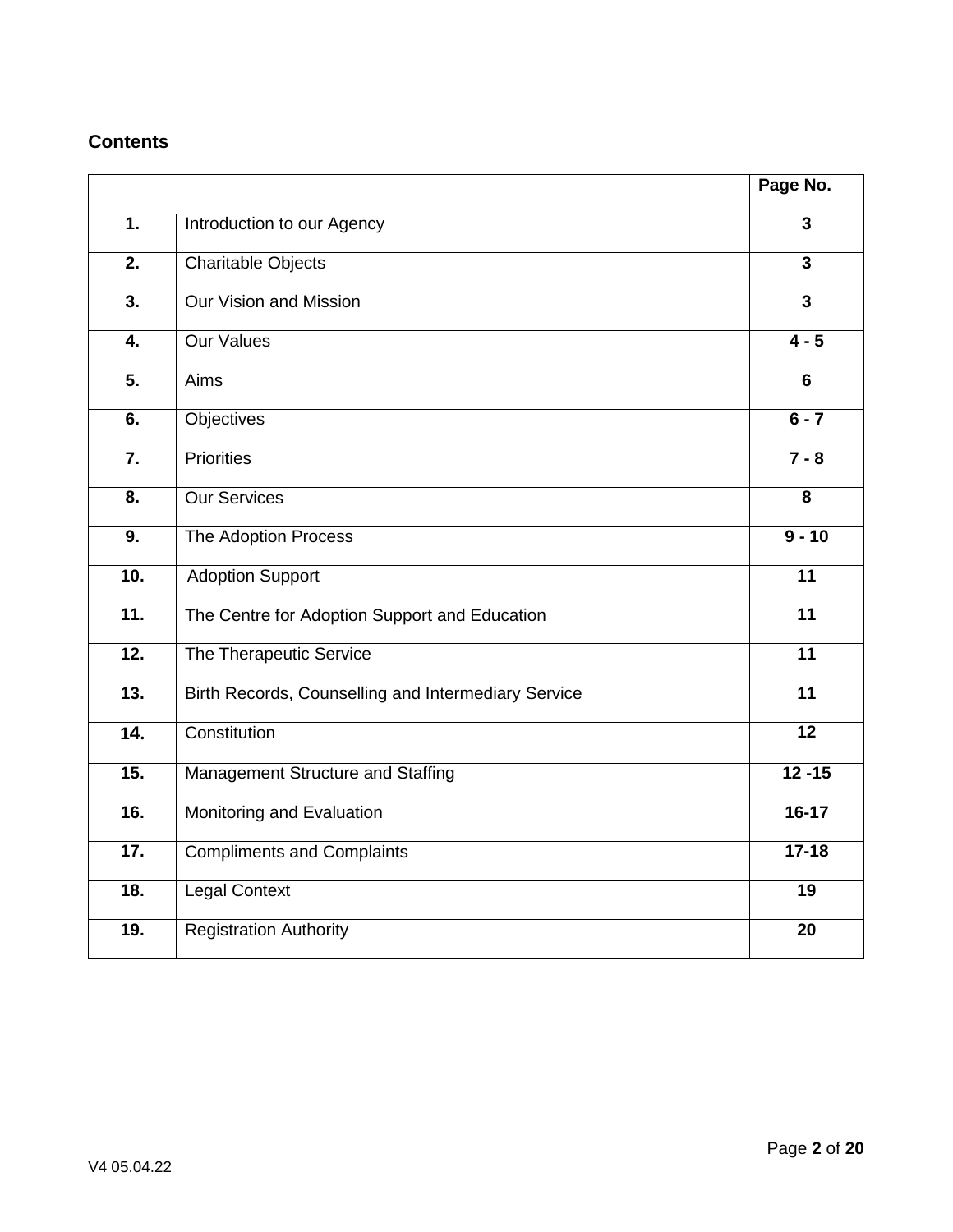#### **1. Introduction**

Clifton Children's Society (CCS), founded in 1904 is an independently funded, registered charity and Adoption Agency which finds permanent loving homes for children waiting to be adopted, including those who tend to wait longest (older children sibling groups, black and minority ethnic children).

We also provide specialist, post-adoption support for children and families, from the very beginning of their adoption journey, for as long as they need us. In 2018, we brought together our existing adoption service CCS Adoption with The Centre for Adoption Support and Education (The Centre), allowing us to strengthen, broaden and expand the post Adoption support we offer families.

We work in collaboration with Local Authorities, Regional Adoption Agencies and consortium, both regionally and nationally to ensure the needs and rights of vulnerable children are at the forefront of our practice. We work in partnership with local community groups and charities to provide ongoing collaborative support for families post placement and adoption order.

This statement sets out the Agency's aims, objectives, values, services and methods of evaluation, and is intended to provide information to:

- Adoptive parents
- Prospective adoptive parents
- Adopted children, young people and adopted adults
- Birth families of adopted children
- Employees, volunteers and other independent professional bodies
- Local Authorities, Health and Social Care Trusts and Clinical Commissioning Groups
- Regional Adoption Agencies
- Partner Agencies and Stakeholders

#### **2. Charitable Objects**

The object of Clifton Children's Society is to benefit the public through the promotion of the relief of poverty and the welfare of children in need from all backgrounds, cultures and all faiths or none by:

- Furthering their appropriate care and safety.
- Providing assistance and support to them, their families and carers.
- Advancing their physical, mental, social, emotional and spiritual development, respecting their racial, cultural and spiritual heritage, so that they may grow to full maturity as individuals and members of society.

#### **3. Our Vision and Mission**

**Vision:** A World where every child grows up in a loving family. CCS is nationally recognised as the leading agency specialising in priority children.

**Mission**: Our core purpose is to create a positive future for children, by building families and enabling them to grow and thrive.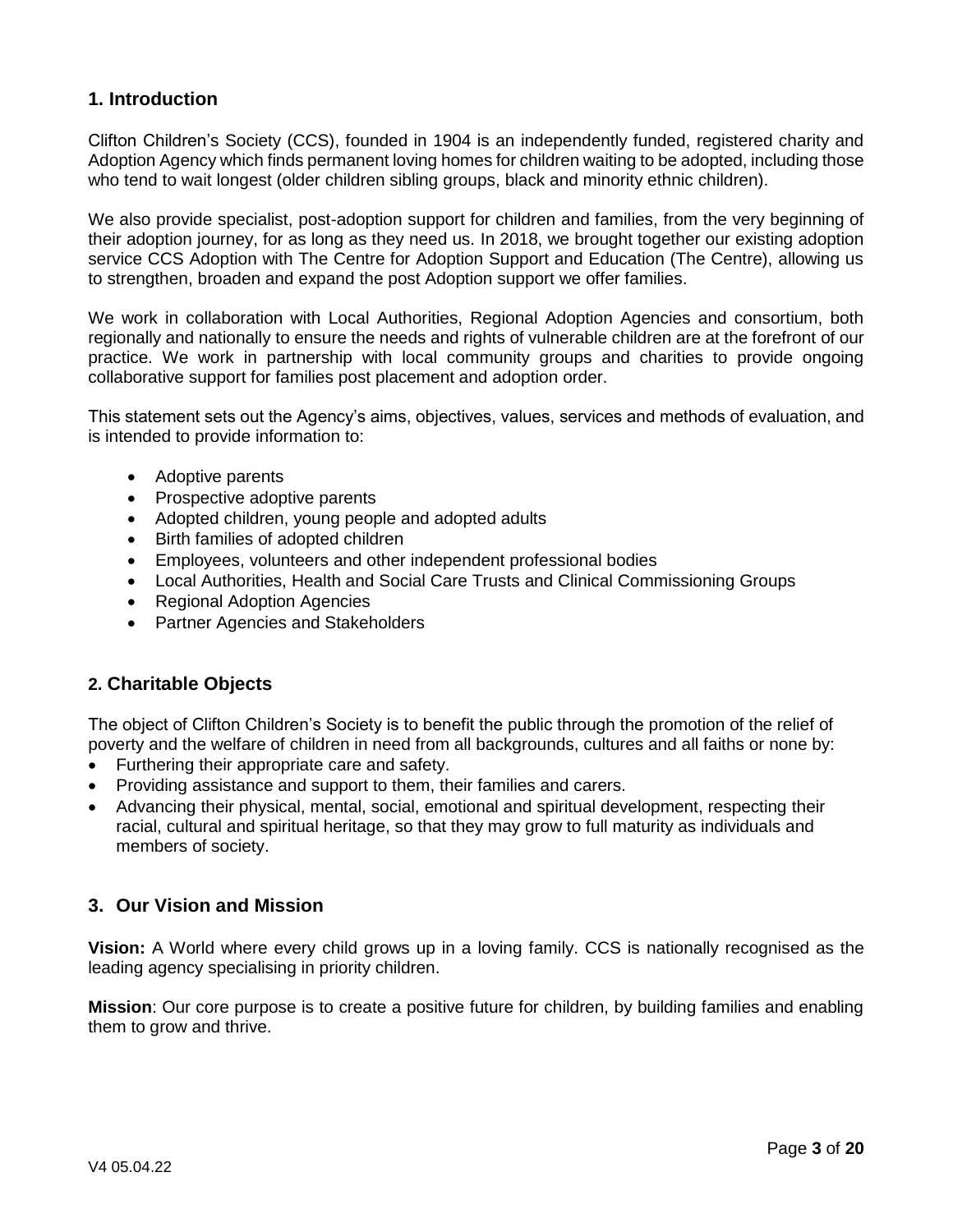## **4. Our Values**

# **CHILD CENTRIC**



"We will always put the needs of the child first through everything we do"

A child's culture, ethnicity, religion and linguistic heritage is a crucial part of their identity and experiences. The placement of choice is likely to be with a family who can reflect that experience and help a child to develop a positive and integrated sense of self.

Every child has the right to information about their history and that this is made available to the child, age appropriately, and that the adoptive family is supported in helping their child to make sense of their adoption journey.

Relationships matter. The promotion of a welcoming, open, honest and transparent culture and relationship between all adoptive families and service users; staff, volunteers and supporters; professional networks and stakeholders, lead to effective and outstanding practice.

**We understand that the child's voice and welfare is paramount. That's why their wishes and feelings will be actively sought and taken into account, according to their age and undertaking, and at the heart of all our decisions about their future and the work that we do with families.** 

# **ACCEPTING & INCLUSIVE**



"We will be accepting of all and champion inclusivity"

Families are the best environment for the attachments and nurturing of children towards maturity. For most children this will be within their family of origin but, where this is not possible adoption can offer the best chance of a stable life long relationship.

Adopted children deserve the best experiences in life, from exceptional compassionate parenting and education, to a wide range of opportunities to develop a child's talents, skills and interests in order to promote an enjoyable childhood and successful adult life.

**Individuals of all faiths, or none, and of any race, culture, language, ability and sexual orientation will be welcome, respected and valued in our agency; and that discrimination of any kind, has no place in our Agency, or the practices that we deliver.**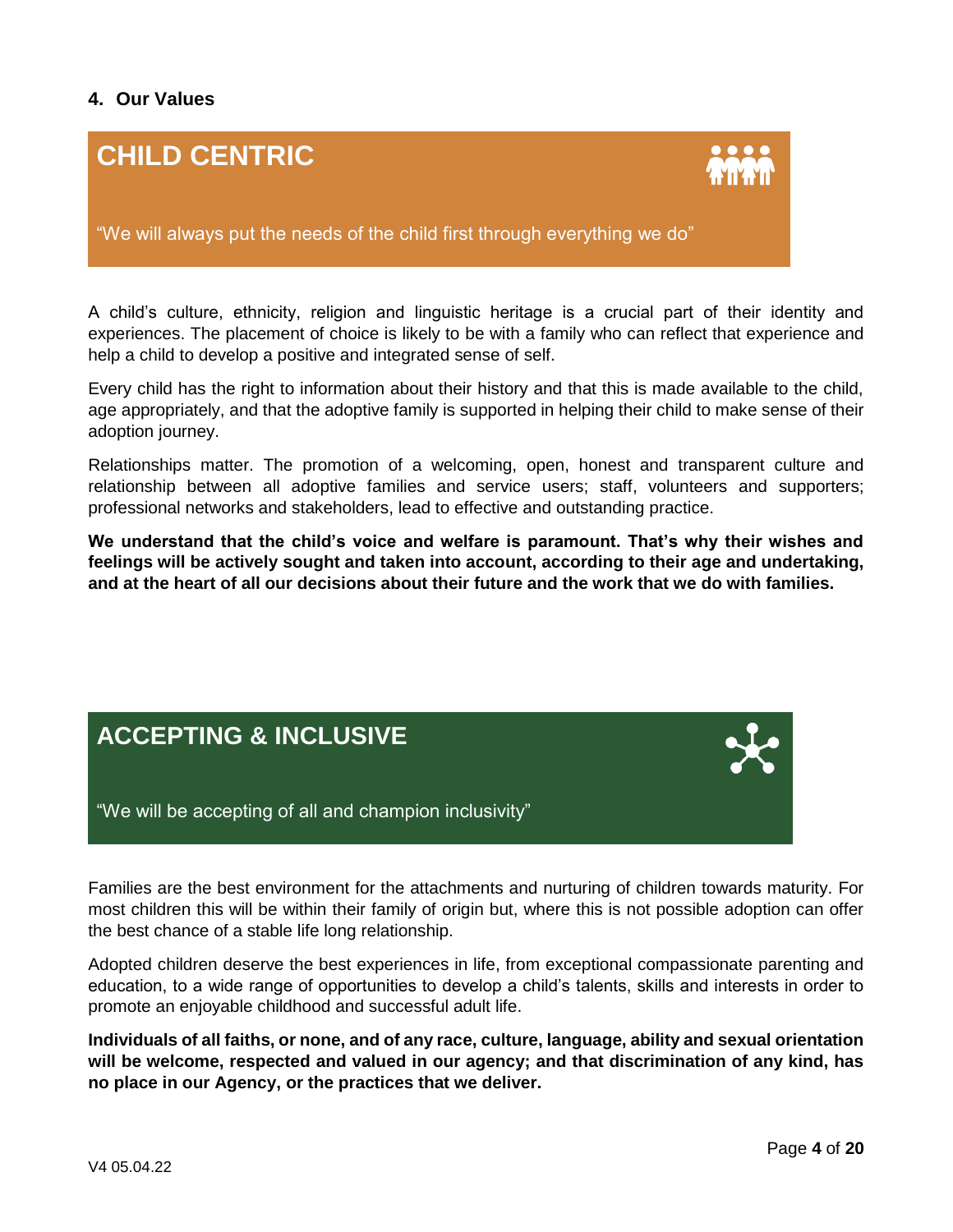# **LEADING & PIONEERING**



"We will maximise our creativity to pioneer and lead on issues that are close to our heart"

Clifton Children's Society has built a skilled team of adoption professionals. This puts us in a strong position to champion for improvement within the adoption service and our growth in recent years has enabled us to identify the areas that need action and how we can influence best practice.

We will therefore continue to maximise the Agency's creative and innovative approach to pioneer and lead on issues that are directly related to meeting the needs of children waiting for adoption and adopted children and their families.

**As a leading organisation, we will promote, share and disseminate learning amongst professionals relevant to adoption matters and be an advocate for advancing good practice.**

# **RESPONSIBLE & SUSTAINABILE**



As an independent charitable organisation, we need to act in a responsible and sustainable way to ensure we can continue to provide services to our families not just for today, but for the years to come.

This means building an organisation that can respond to the sector's needs and has the ability to adapt and be agile in changing and uncertain times.

**We will run our organisation in a responsible and sustainable manner, to ensure the longevity and future security of core services for all our families, through sound business planning and governance.**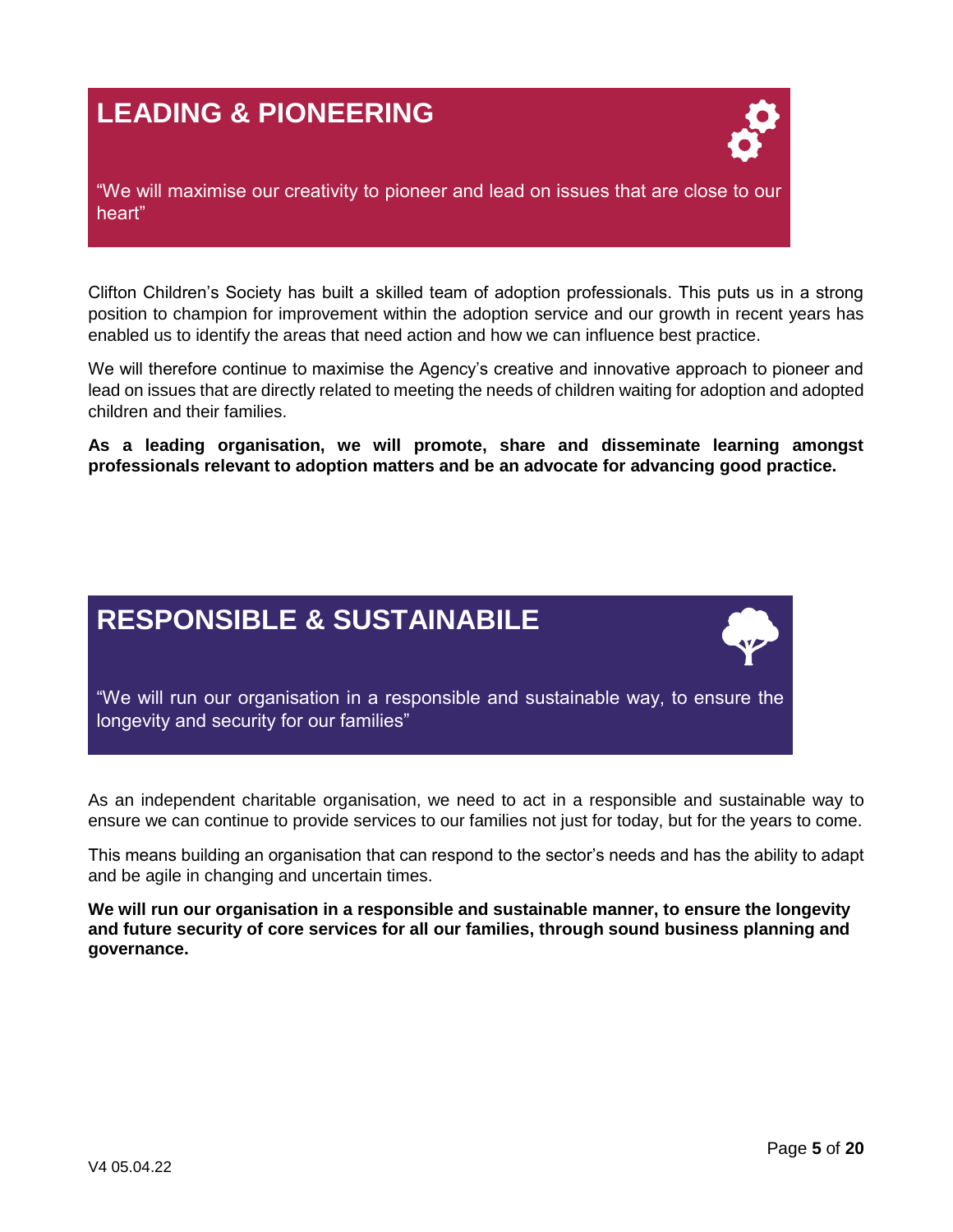#### **5. Aims**

- To provide a high quality, independent and professional seamless adoption service
- To build and retain close working relationships with other adoption agencies and contribute to the understanding of the needs of children in adoptive families through evidence based research
- To ensure that our child care practice is in line with current legislation and developments in professional practice
- To sustain the confidentiality, loyalty and support of those with whom we work
- To publicise our services and the needs of children throughout the area in which we offer our services
- Provide timely and comprehensive assessment of need for children who have a plan for adoption
- Provide high quality, independent and professional adoption support services via The Centre for Adoption Support and Education that places the child at the centre of our thinking and practice, promoting family attachment and stability
- Provide an adoption support learning and educational hub for childcare professionals, adopted children, young people and their families
- Provide a range of specialised therapeutic services to adoptive families.

#### **6. Objectives**

- Throughout every aspect of our work, to aim to place the child at the centre of our thinking and practice. Adoption should enable children placed with adoptive families to develop in surroundings conducive to:
	- o Being healthy and well
	- o Being safe and able to look after themselves
	- o Having the skills needed to manage adult life
	- o Becoming active and fulfilled individuals and members of society
	- $\circ$  Having the hope of economic success and enabled to reach their potential
- To recruit and prepare a diverse range of adoptive families who can respond to the differing needs of traumatised and vulnerable children waiting for permanent families
- To support children and families throughout the adoption process recognising the long term implications of adoption for those involved
- To offer support to adopted people and their birth relatives whose lives have been affected by adoption
- To develop a wide range of adoption support services that help improve outcomes and life chances for children affected by adoption
- To ensure that our work is informed by the highest professional skills and standards, that our practice is open and reflective and that staff are appropriately qualified, experienced and well supported.
- To maintain a commitment to ongoing development, training and quality assurance in order to provide a service that is informed by theory, practice and research and is open to new learning and needs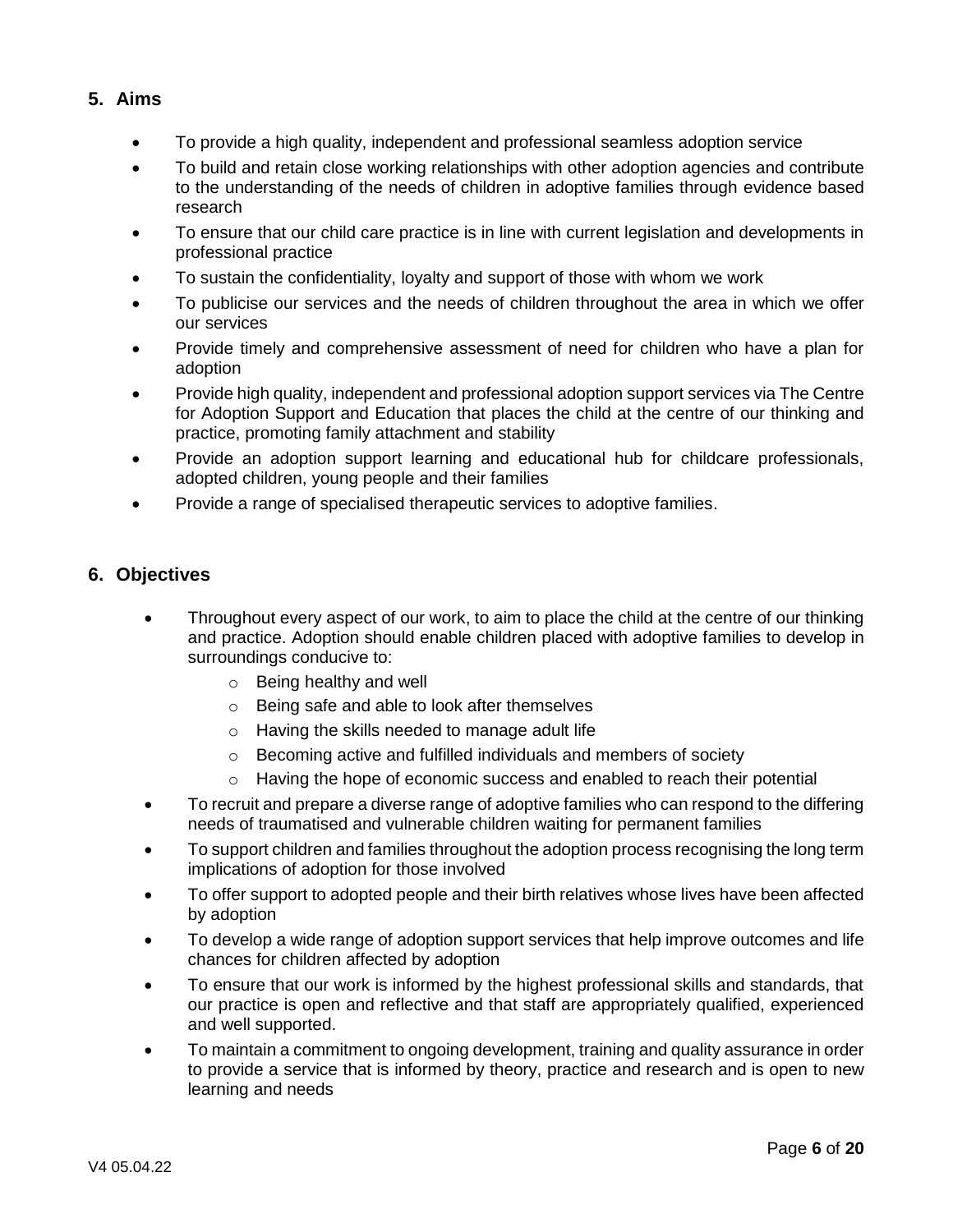- To work at sustaining links and networks, both local and national, with supporters, agencies, professional organisations, community groups and faith communities so that our work can continue to develop and our experience and learning be shared with others
- To develop a wide range of adoption support services that make a positive contribution to helping children and families develop enduring lifelong relationships.

#### **7. Priorities**

The priorities of the Agency are:

- To recruit, prepare and assess prospective applicants from diverse backgrounds who have the capacity to offer a stable, nurturing experience of family life to children waiting for adoption both regionally and nationally
- To prioritise applications from applicants with the potential to meet the needs of:
	- Children likely to display significant emotional or behavioural difficulty as a result of earlier trauma/experience
	- Children with particular needs arising from ethnicity, religion, culture or language
	- Children with significant developmental delay who may require educational support
	- Children with health needs who are likely to require ongoing medical services
	- Children with physical or learning disabilities
	- **Family groups of children who require sibling placements**
	- Children with background histories of trauma, abuse and neglect
- To work with Local Authorities and Regional Adoption Agencies throughout the country using Link Maker, but aims in the first instance to offer a service to authorities and children within the South West Region through its active participation in the South West Adoption Consortium and the Regional Adoption Agency
- To maintain an efficient and informed Adoption Panel capable of making timely recommendations directed towards promoting and safeguarding the welfare of children
- To commit to providing adoption support to all involved in adoption, recognising the longterm implications and the challenges involved for adopters in parenting vulnerable, traumatised children
- To provide a counselling and support service for birth parents, adopted people and/or their birth relatives seeking information, advice or contact. We aim to offer a prompt, confidential, personalised and skilled response and see this area of work as essential to informing our broader understanding of the impact of adoption on those involved
- To manage and provide skilled and experienced staff capable of undertaking the functions of the Adoption Service, ensuring access to good quality training and up to date information on professional and legal developments
- The Agency aspires to be a learning and pioneering organisation and highly values the opportunity for mutual sharing, reflection and learning. The opportunity for case consultation within the staff group as well as discussion of current practice and new developments are seen as priorities that support our professional development and our commitment
- To maintain effective systems for recording, managing and keeping safe information about all those affected by adoption
- To work within the legal requirements as noted above (See 3) the Agency is also committed to the highest standards of social work practice. We therefore also seek to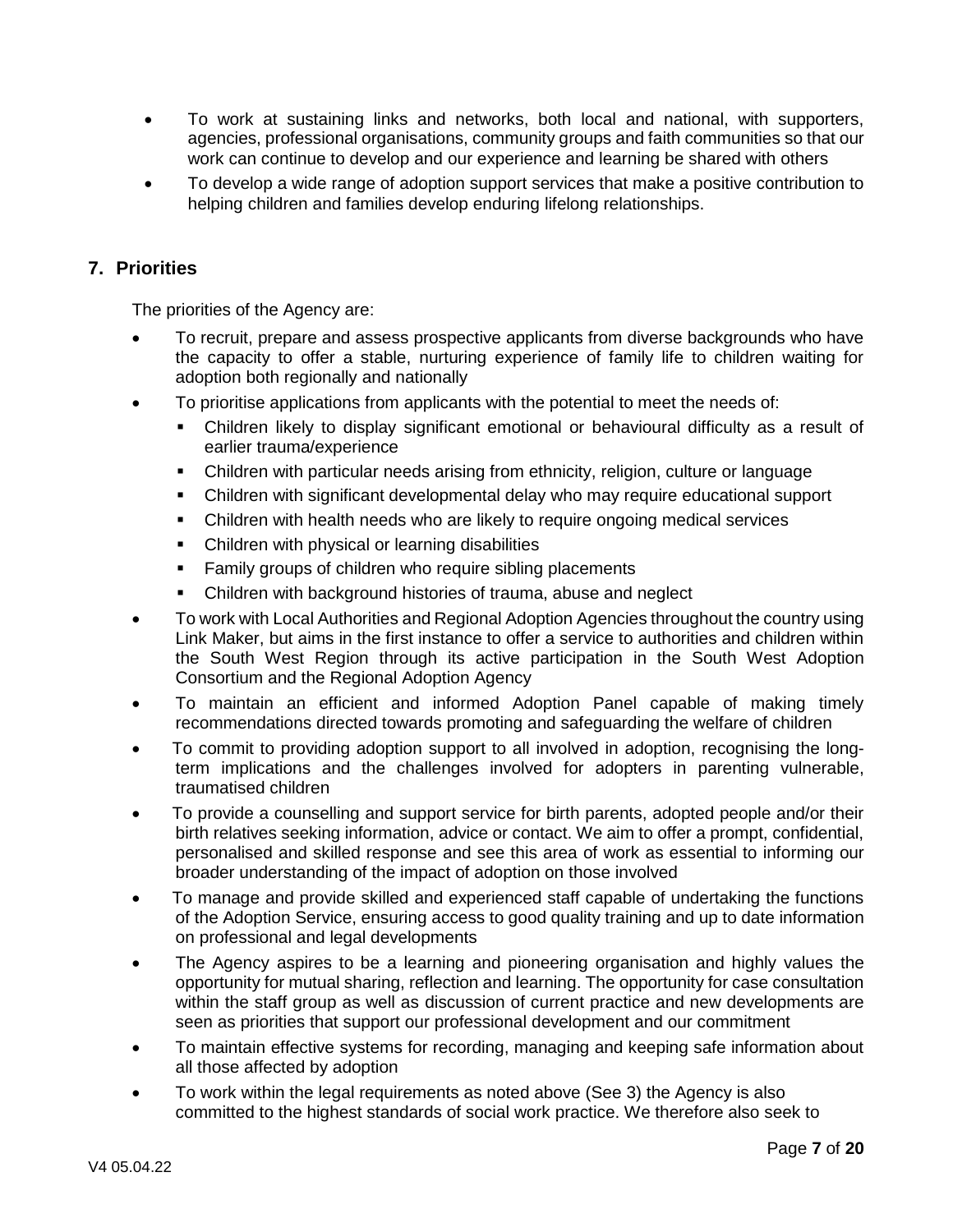operate within the various practice guidance documents which relate to adoption work including Working Together to Safeguard Children (and other relevant child protection guidance) and The Framework for the Assessment of Children in Need and their Families, and the South West Safeguarding and Child Protection Procedures which we have actively sought to integrate within our practice

 To work in partnership with Local Authorities, other Voluntary Agencies and Regional Adoption Agencies through commissioning agreements and partnerships to provide training to prospective adopters including Concurrency and Early Permanence carers and other commissioned work as appropriate.

#### **8. Our Services**



 Early Permanence resource for the region

- 
- Training parents & professionals
- Workshops for parents
- Specialist Therapeutic Services including clinical assessments, therapeutic packages (DDP, Theraplay, Non Violent Resistance, Therapeutic Life Story Work and a range of creative therapies),
- Therapeutic parenting courses.



We also deliver bespoke contracted commissioned services for Local Authorities and Regional Adoption Agencies as required.

CCS hosts the South West Adoption Consortium (SWAC) which is a membership organisation comprising three local Regional Adoption Agencies, one Local Authority and five Voluntary Adoption Agencies.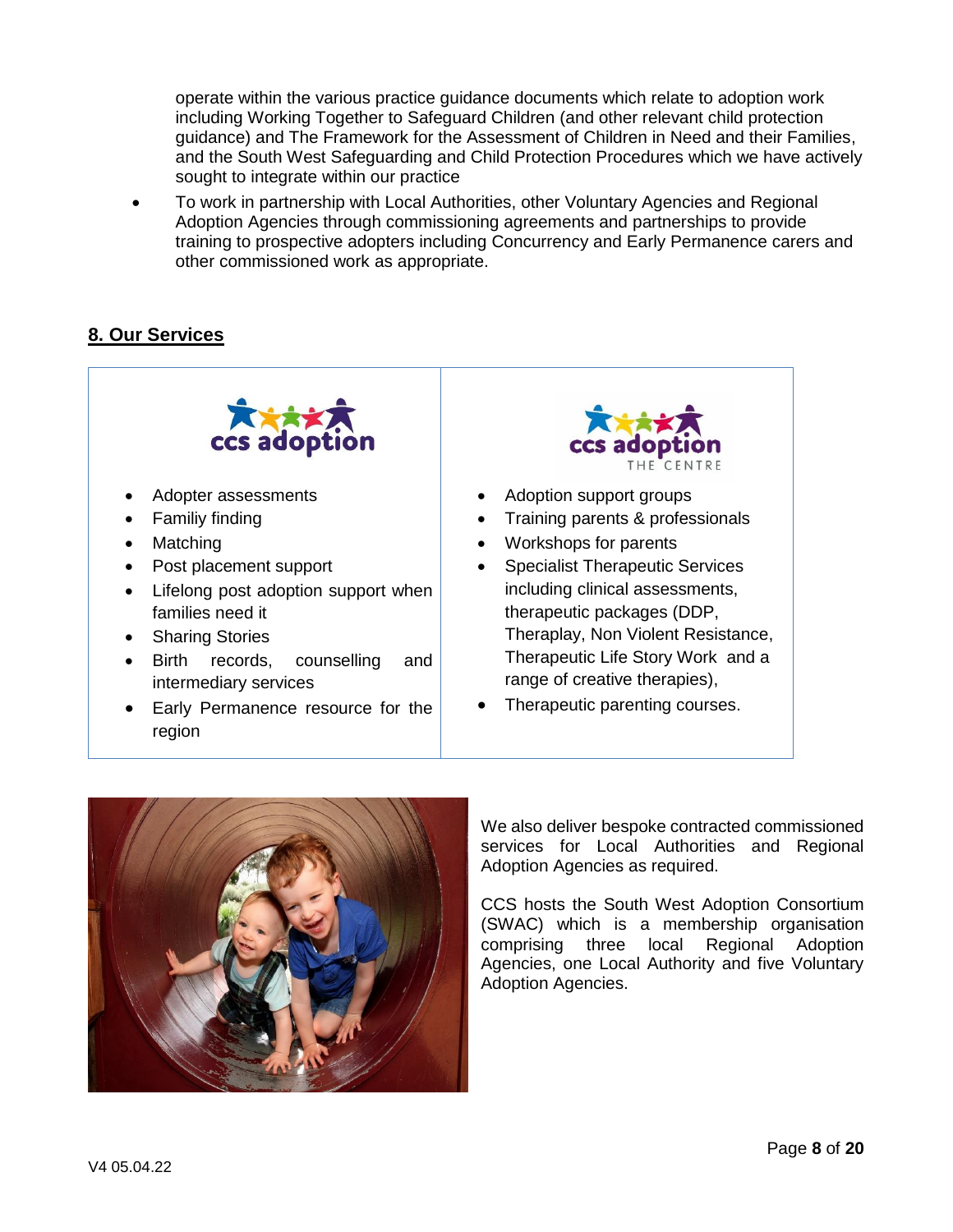#### **9. The Adoption Process**

CCS recruits and prepares adoptive families for children waiting. We are open and inclusive; encouraging adopters from many different backgrounds to meet the diverse needs of children waiting to be adopted. We welcome adopters irrespective of age, gender, ethnicity, culture, religion, sexual orientation and disability; and work with families to help them understand the background and needs of children requiring adoption.

The Agency prioritises applications from prospective adopters who are best placed to meet the needs of priority children waiting who:

- are aged 5 years or over
- are children of colour
- have a disability
- require placing together with their siblings
- Need Early Permanence placements

CCS recruits prospective adopters via its website, social media and Information Events (offered face to face and online). Prospective adopters can complete an 'Enquire about Adoption', a 'Talk with Adopter' or an 'Information Event Booking' form via the website. The agency's dedicated Advice Team take enquiries and support prospective adopters through the initial enquiry stage. Each enquirer has their adviser to discuss their enquiry with throughout pre-stage 1. The Advice Team are all adoptive parents, bringing the 'adopter voice' perspective to people making initial enquiries.

The Assessment and Preparation process for prospective adopters is outlined below:

- **Gathering Information**  Applicants receive a copy of our Information pack and may wish to consider information available from a range of Adoption agencies, they will be contacted by one of our Adoption Advisor/social workers either by email or telephone who will answer questions and offer an appointment to meet at our offices or invitation to attend a **'Drop in'** event to discuss their interest in adoption & personal circumstances. Prospective Adopters are asked to complete an initial information form to provide our Adoption Advisers with their contact details.
- **Introduction Day** Applicants will be invited to attend one of our Pre-stage 1 Introduction to Adoption Days. These events provide applicants with comprehensive information to help decide whether or not they would like to continue their adoption journey with CCS. After this, they will have the opportunity for a further meeting with an Adoption Social Worker to consider their circumstances and answer any queries they may have.
- **Stage 1 Expression of Interest** Adopter training and preparation begins once a Registration of an Expression of Interest form (REI) has been received and CCS has accepted it.
- **Stage 1 – 2 months.** In order to provide robust Assessments, the Agency has developed a model of social worker's co-working as an integrated part of the process for prospective adopters in Stage 1 and uses this model in the majority of its assessment work. A plan is made between prospective adopters and CCS. The plan will set out dates of training days, at least two CCS office-based interviews with allocated workers and one home-based interview. Applicants will need to complete written information about their life experiences which will include Health & Safety checks. CCS will undertake checks including police, health and local authority and undertake references from personal referees (not relatives) as well as a range of other relevant references, such as supporters, extended family, past employment (with vulnerable adults or children) , any periods of volunteering or overseas work.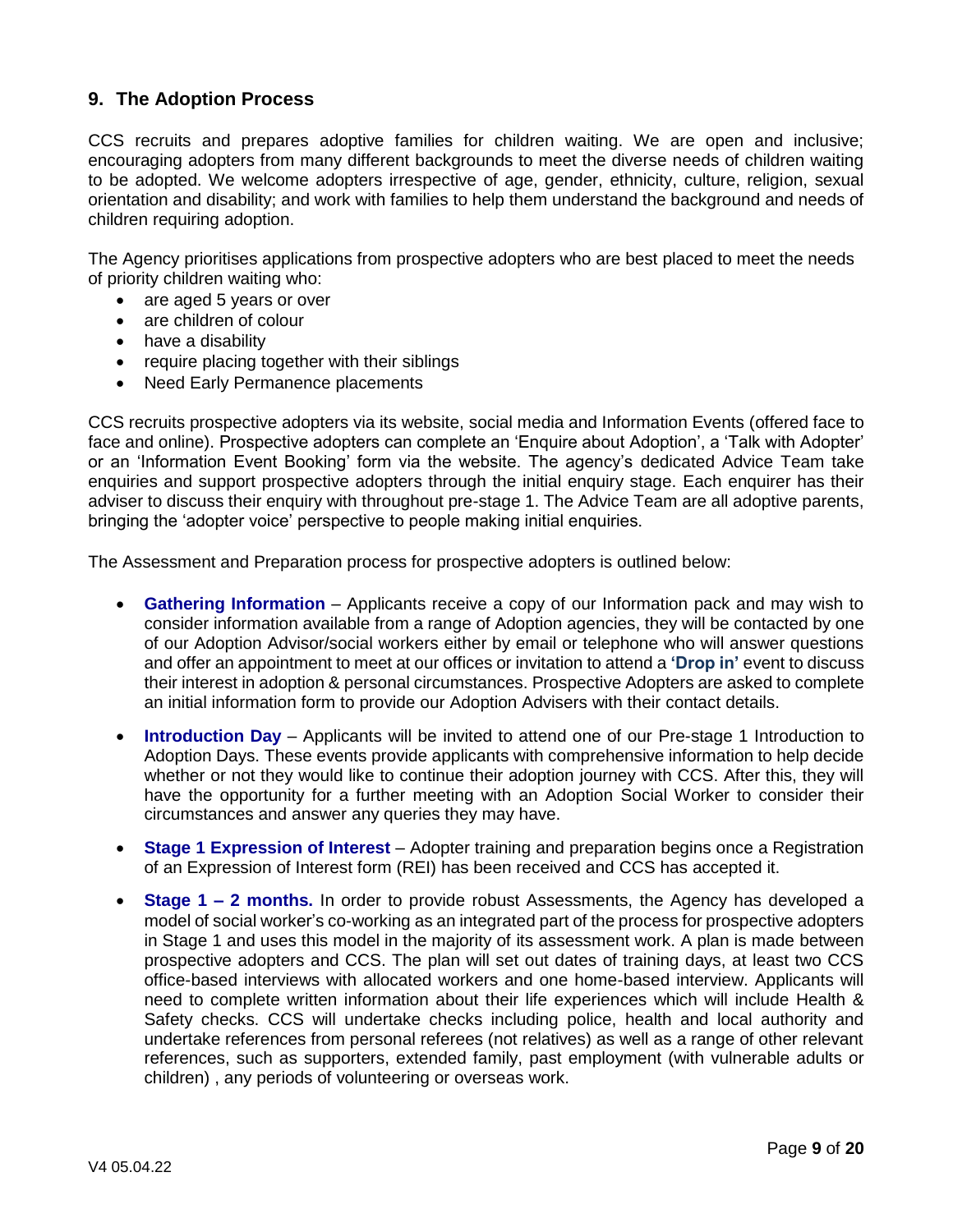- **Completion of Stage 1**  there will be an end of Stage 1 meeting held between applicants and a CCS Manager that will transparently review all of the information obtained to date. All adopters receive a stage 1 review outcomes letter detailing the strengths and vulnerabilities in their application. At this stage CCS can choose to not progress with the application. Should this be the case, prospective adopters will receive a full written explanation, outlining our concerns and offering what alternative options might be available to them. Prospective adopters can also decide not to continue with their application and withdraw from the process.
- **Choose to continue to Stage 2**  On successful completion of Stage 1, it is now possible to continue to Stage 2 or if necessary and advisable, take a break of up to 6 months depending on the adopter's circumstances. If prospective adopters take a break their Social workers will stay in touch throughout.
- **Stage 2 – approx. 4 months**  On receiving notification that applicants wish to continue with Stage 2, they will meet with their allocated Adoption Worker to create an assessment plan. This will include further training days; interviews with the assessing Adoption Worker, completion of written tasks, a proposed date of the completion of assessment report and a proposed date for the Adoption Panel where their application will be considered.. Once written, applicants will receive a copy of the completed Prospective Adopters Report (PAR) (without references) and have the opportunity to comment on its contents. A robust Quality Assurance process is in place prior to reports going to Panel.
- **Adoption Panel**  the Panel meets at least monthly and makes a recommendation about whether or not an application should be approved. Applicants are invited to attend the Panel meeting and participate in discussion of the application. The Panel's recommendation then has to be ratified by the CCS Agency Decision Maker and confirmed in writing within seven days of receiving the minutes of the Panel. In practice this is usually within 5 working days. If the application is not approved and the applicant(s) disagree, they have the right either to make representation to CCS or to apply to the Independent Review Mechanism (IRM).Information on this is provided to all applicants.
- **Linking and Placement**  once approved adopters are then able to consider specific children and move forward to a potential adoption placement. CCS is committed to adopter led matching through adoption activity days, referring to the South West Adoption Consortium and Linkmaker. We offer a specific workshop on linking and matching processes and work closely with adopters at this important time. We continue to offer support, advocacy and guidance throughout the linking, matching and placement processes.
- CCS provides a range of long-term adoption support and ensures all of our adopters are aware of the Adoption Passport and the Adoption Support Fund as well as access to Pupil Premium entitlement.
- **Matching Risk Meeting**  once a potential match has been identified, and information gathering and sharing has been undertaken, a Matching Risk Meeting takes place. All relevant individuals are invited to this meeting including the LA/RAA placing Agency Child Care Social Worker, this meeting is chaired by a CCS manager. This meeting uses the Matching Risk Assessment Tool to determine strengths and vulnerabilities of a potential match; any future risks to the placement, identifies any gaps in information (specifically about a child's background history and medical issues) and informs the Adoption Support Plan.
- If all parties are in agreement, then a match will progress to a Matching Panel in the LA/RAA whose child is Looked After. The introduction/transition stage of a child moving in is monitored closely with frequent contact and a review process mid-way through introductions.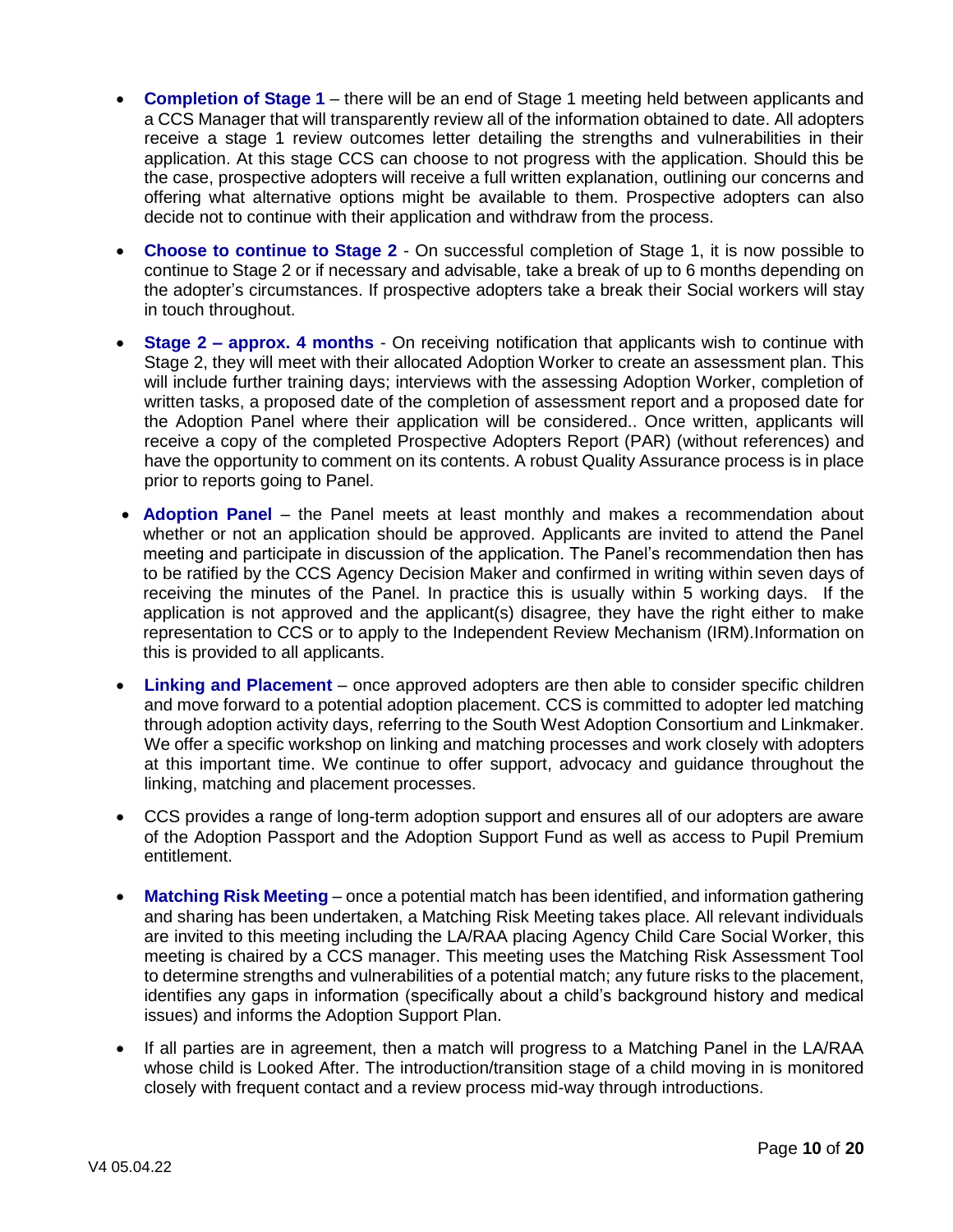## **10.Adoption Support**

Post placement the Agency offers bespoke adoption support for as long as families need it, valuing the importance of relationships and continuity of care. CCS strives to ensure prospective adopters are provided with thorough information about the child/ children, their background, history and likely needs. CCS will ensure they have a support plan before attending Matching Panel which is reviewed regularly up to the making of an adoption order.

Prospective adopters are provided with a wealth of support and information by the Agency's social work team following approval and placement. This includes help to support and equip them to undertake Life Story Work. Children and young people's groups, parent support groups, and webinars and workshops are delivered via The Centre for Adoption Support & Education (see 11. below). The Therapeutic Services Team provides therapeutic assessments, consultations and packages for adoptive families (see 12. below).

#### **11.The Centre for Adoption Support and Education**

The purpose-built Centre for Adoption Support and Education (The Centre) provides a comprehensive range of support services for adoptive families, including: regular activities, events and support groups; workshops and training for parents and professionals, and therapeutic support for families who are experiencing severe difficulties and/or crisis. These services are specifically designed to promote healthy attachment, behaviour, physical and cognitive development in adopted children, and to support their recovery from previous trauma.

Activities, events and support groups are delivered at The Centre and from accessible sites within the local area. Services, workshops and training may be offered virtually to ensure inclusion and continuity. Centre services are open to all adopted children and their parents, not just those who have adopted through CCS. We promote our services through an e-newsletter which is circulated to families and professionals on a fortnightly basis and within ongoing training forums. Information about upcoming services an[d](https://www.ccsadoption.org/the-centre/) events can be found [here](https://www.ccsadoption.org/the-centre/therapy/therapies/)

#### **12.Therapeutic Services Team**

A multi-disciplinary, professional team consisting of a mixture of in-house and associate therapeutic practitioners from a wide range of professional backgrounds which aim to span the range of Adoption Support Fund (ASF) funded therapies for adoptive families and children. The therapeutic practitioner's and the therapy that each person offers can be viewed [here](https://www.ccsadoption.org/the-centre/therapy/therapies/)

All therapeutic practitioner's delivering therapeutic work to children and families meet the professional standards and registrations for their individual disciplines. All receive ongoing supervision at the appropriate frequency required by their professional body and in line with their individual disciplines as well as complying with the standard for supervision of the ASF.

All therapeutic interventions have clearly defined outcomes and objectives, with appropriately timed reports, which review the progress of work and inform future recommendations. Work is evaluated to ensure progress and effectiveness is monitored.

#### **13.Birth Records, Counselling and Intermediary and Service**

We provide a service for adult adoptees and birth relatives. Find out more [here](https://www.ccsadoption.org/the-centre/search-reunion/adopted-adults/)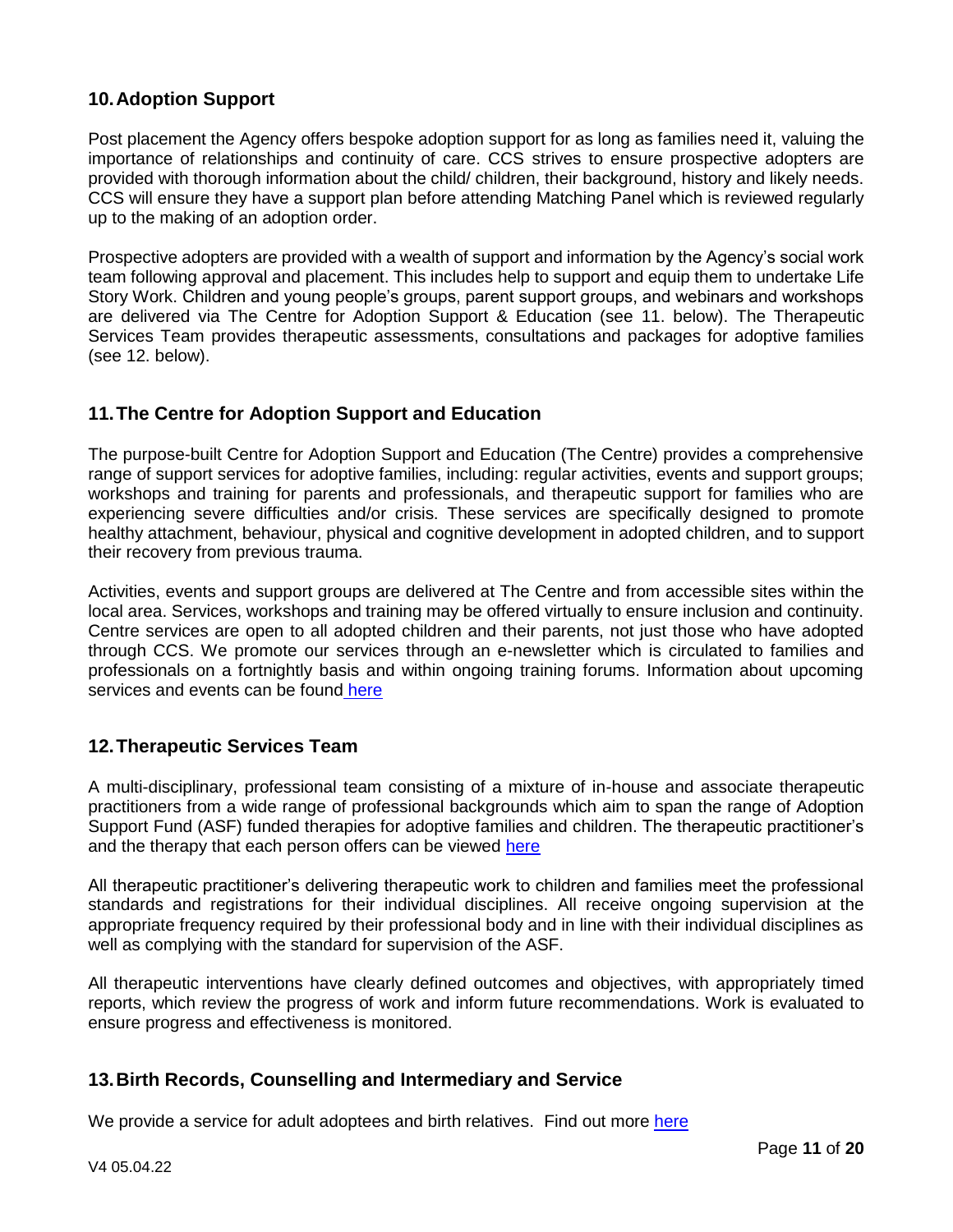### **14.Constitution**

Clifton Children's Society is a registered charity (Reg No 286814) and a company limited by guarantee (No 1655971) and is governed by its Articles of Memorandum and Association.

Clifton Children Society's registered address is:

162 Pennywell Road Easton Bristol BS5 0TX Tel No: 0117 9350005 Email: [info@ccsadoption.org](mailto:info@ccsadoption.org) Website: [www.ccsadoption.org](http://www.ccsadoption.org/)

#### **15.Management Structure and Staffing**

The Agency is organised and managed as outlined on the Organisational Structure on pages 14 & 15.

The Trustees of Clifton Children's Society are an autonomous, self-appointed body who operate in accordance with the governing documents. A list of trustees can be found on our website [here](https://www.ccsadoption.org/who-we-are/meet-the-team/) . The Trustees have delegated responsibility for the day-to-day management of the adoption agency to the CEO.

#### **Responsible Person**: Maggie Pitts, CEO

The Responsible Person has over 40 years' experience in social work within statutory Children and Families Teams, the voluntary sector, with more than 25 years specifically focusing on meeting the needs of adopted children and their families. They have a Diploma in Counselling Skills, Diploma in Counselling Theory, A combined Diploma in Counselling, Certificate of Higher Education in Social Work, Certificate in understanding Health & Social Care, Diploma of Higher Education in Social Care, BA(Hons) in Social Work, Practice Teaching Certificate in Social Work, and a Management Qualification NVQ Level 5. The Responsible Person is registered with the HCPC and complies with the Code of Conduct.

**Registered Manager:** Charlie Delahunty, Practice Manager

#### **Agency Decision Maker:** Maggie Pitts, CEO

**Panel Advisers:** Andrea Viner, Practice Manager and Charlie Delahunty, Practice Manager

The Adoption Panel is constituted within the relevant legislation and regulations. Panel members come from diverse backgrounds including birth parents, social workers and people who are adopted.

**Safeguarding Lead:** Charlie Delahunty, Practice Manager

The Agency also has the following advisors:

- Legal advisor
- Medical advisor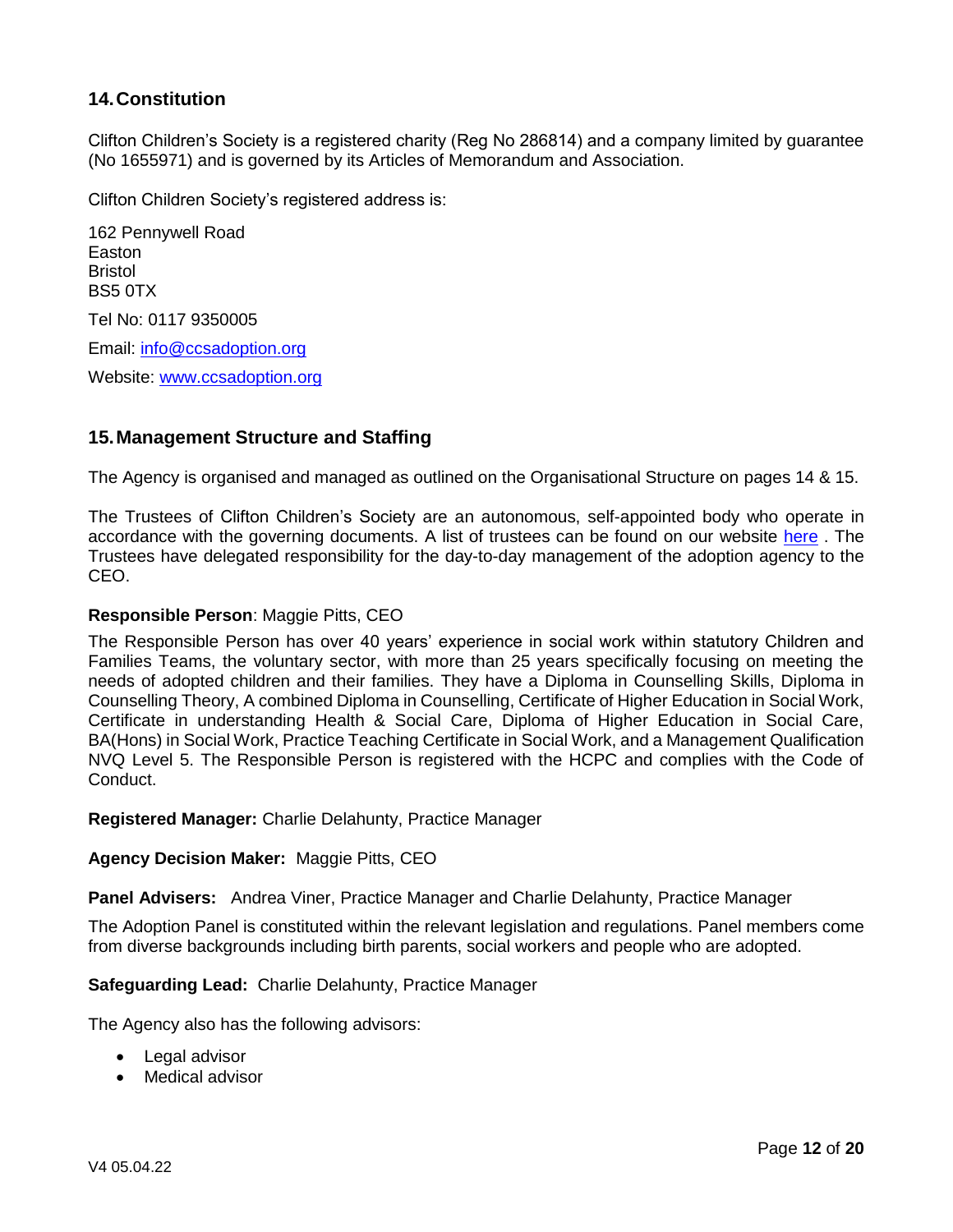| <b>Head of Social Work</b>                                             | Vacancy                                                                                                                                                                                                                                                                                                                                                                                                                                                          |
|------------------------------------------------------------------------|------------------------------------------------------------------------------------------------------------------------------------------------------------------------------------------------------------------------------------------------------------------------------------------------------------------------------------------------------------------------------------------------------------------------------------------------------------------|
| <b>Practice Manager</b>                                                | Andrea Viner<br><b>MA Social Work</b><br>Degree -Sociology (with Politics) BA Hons<br><b>Practice Teaching Award</b><br>Post Qualifying Child Care Award<br><b>Practice Mentoring Programme (WCC)</b><br>Certificate in First Line Management Level 3 (ILM)<br>Certificate in Management Level 5 (ILM)<br>Safer recruitment<br>Panel advisor training<br>Safeguarding training to level 5 (management level)<br>Advanced practitioner NVR.                       |
| <b>Practice Manager</b>                                                | <b>Charlie Delahunty</b><br>Diploma in Social Work<br>BSc Hons in Social Work with Children and Young People<br>Award in Leadership & Management (ILM)                                                                                                                                                                                                                                                                                                           |
| <b>Head of Centre</b>                                                  | Laura Shields<br>Cache Diploma in Nursery Nursing<br><b>Foundation Degree in Management</b>                                                                                                                                                                                                                                                                                                                                                                      |
| <b>Centre Manager</b>                                                  | Vacancy                                                                                                                                                                                                                                                                                                                                                                                                                                                          |
| <b>Therapy Service Team Lead</b>                                       | Louisa Hebb<br><b>MSc Social Work</b><br>Degree BA - Consultancy and Independent Research<br>Leadership & Management Course (M Training)<br>Theraplay level 2 (Family Futures & Theraplay Institute)<br>Dyadic-Developmental Psychotherapy - Level 1 (Family<br><b>Futures</b> )<br>Foundation in Art Therapy (BAAT)<br><b>NVR Foundation Level</b><br>Certificate in Therapeutic Life Story Work Family Futures)<br>Life Story Book Training (Coram & Joy Rees) |
| HR,<br><b>Facilities</b><br>Head<br>of<br>and<br><b>Administration</b> | Vacancy                                                                                                                                                                                                                                                                                                                                                                                                                                                          |

All social work managers and supervising social workers are professionally qualified with a Degree or Diploma in Social Work or equivalent and are registered with Social Work England.. Several staff serve on the Adoption Panels of other agencies. This allows for a sharing of knowledge and expertise and the opportunity to bring back to the Agency experience of different practice and developments.

All staff, including the CEO receive regular individual supervision. The Social Work team have reflective group supervision and Team meetings for case discussion and reviews of practice. The Therapeutic Team have team meetings for salaried members of the team, and those who are engaging in therapeutic work additionally access both clinical and specialism supervision. Associates have access to regular individual check-ins with the Team Lead, and on engagement sign an agreement to adhere to, and pay for, the supervision requirements of their professional body. The Centre Team have regular team meetings.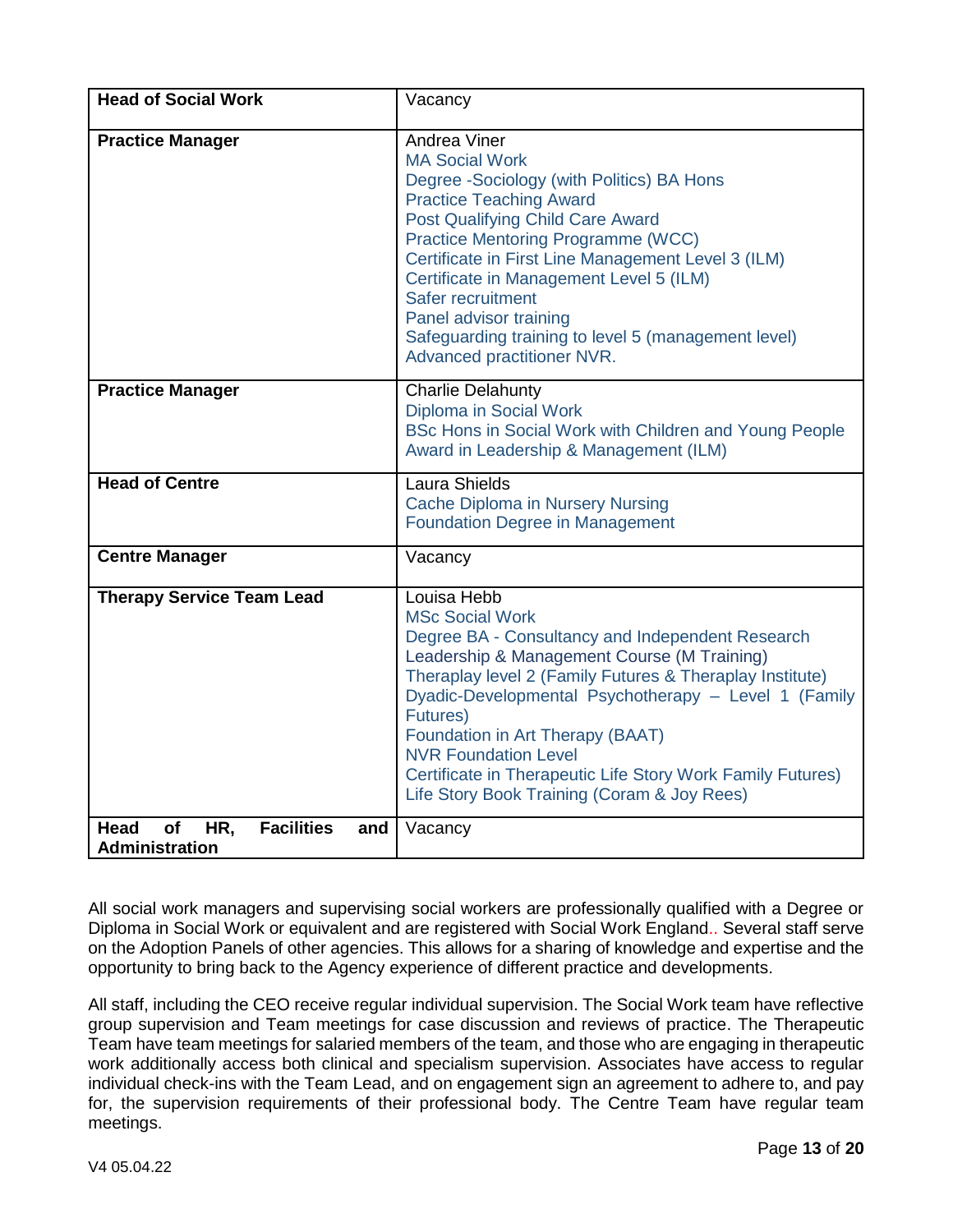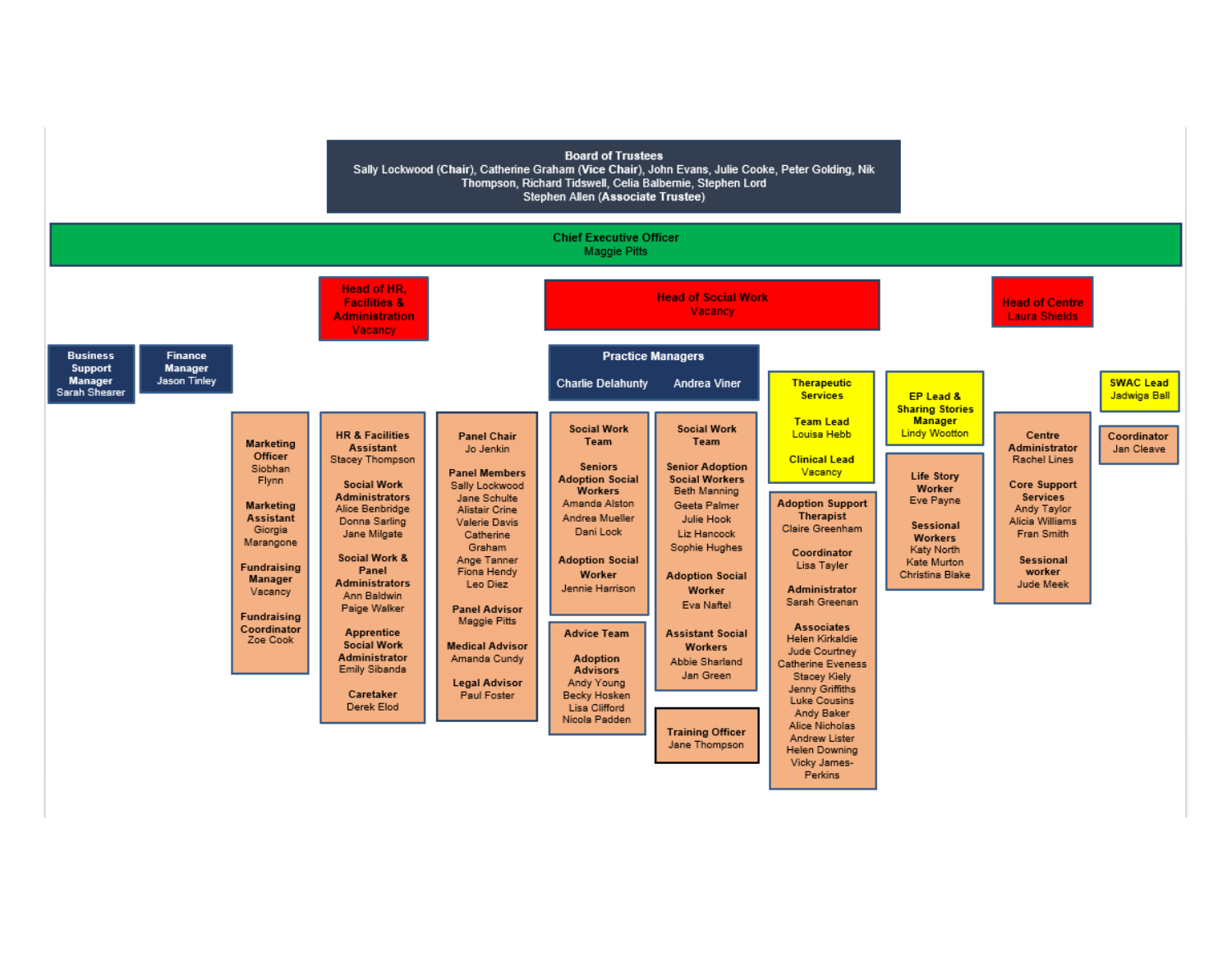Board of Trustees - Governance, strategic vision and budgetary matters

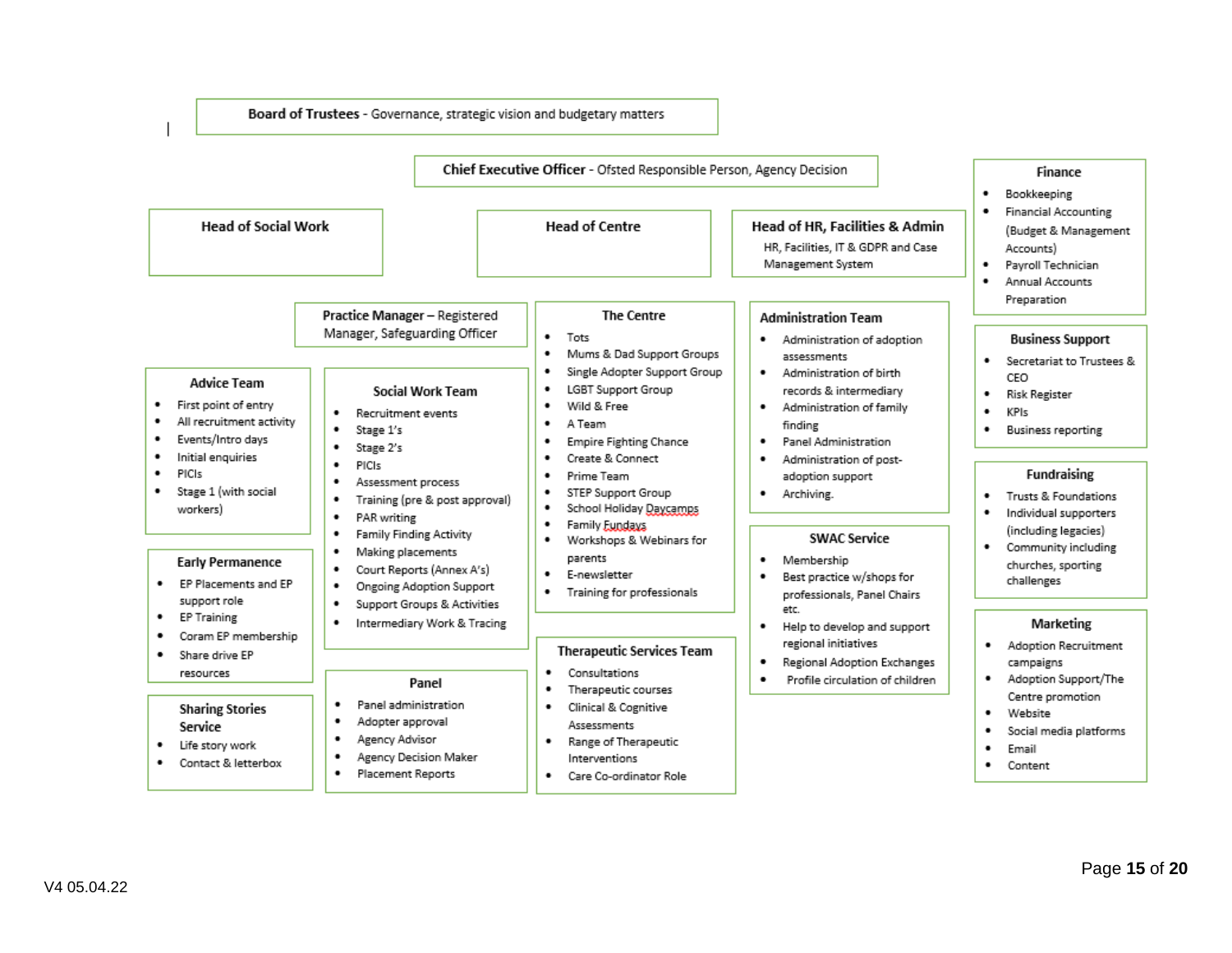## **16.Monitoring and Evaluation**

There are a range of systems in place to ensure that services provided by the adoption agency are effective and the quality of these services is of an appropriate standard.

- The Agency is committed to monitoring and evaluating its services by seeking feedback from users and there are specific systems in place to ensure that views are recorded throughout the process.
- Prospective adopters are asked to complete an evaluation form:
	- o Following the completion of group preparation and training programme
	- o Following attendance at Adoption Panel
	- o Following the making of an Adoption Order
	- $\circ$  Following receiving services from The Centre in relation to Adoption Support

All evaluations are scrutinised and used to inform the continuing development of the Agency's processes and procedures.

- The review meeting, which occurs during the assessment process, allows applicants to meet with their social worker and the Practice Manager to jointly evaluate their progress and to discuss any issues arising that are of concern to either applicants or the Agency. This is recorded and applicants are sent a written copy for reference.
- As part of the birth records, counselling intermediary services, birth relatives/adoptees are asked to complete an evaluation form if this is thought to be appropriate in their particular circumstances.
- Six monthly placement reports are provided to Panel updating them on placement stability and any issues arising; and an annual Adoption Agency Report is presented to Panel including statistical information on the work of the Agency.
- The Adoption Panel has:
	- o An Independent Chair and Vice Chair and other independent members.
	- $\circ$  A remit to monitor the standard of Prospective Adopters Reports (PAR) and adherence to relevant timescales. Their comments are noted in Chairs Quality Assurance Log. Exit questionnaires given to all Panel Members leaving Panel, are scrutinised and used to inform the continuing development of the Panel process. Annual appraisals are carried out for all Panel Members.
	- $\circ$  An annual training day that is usually facilitated by an external consultant to review its practice in the light of changing developments and requirements. The Agency Decision Maker and the Social Work Team also attend so that there is an opportunity for shared evaluation and dialogue.
- Adopted families and children are asked for constructive feedback on the Agency's Adoption Support services and events in an age appropriate way following each activity accessed. An annual evaluation of Centre Services takes place using evaluation questionnaires which measure impact against identified outcomes and informs future service delivery to ensure CCS is listening to the needs of children and families and responding in a positive and significant way. Parents are asked to tell us to what extent they agree, or disagree with a series of impact statements. The process for gathering impact data will be reviewed in 2022/23.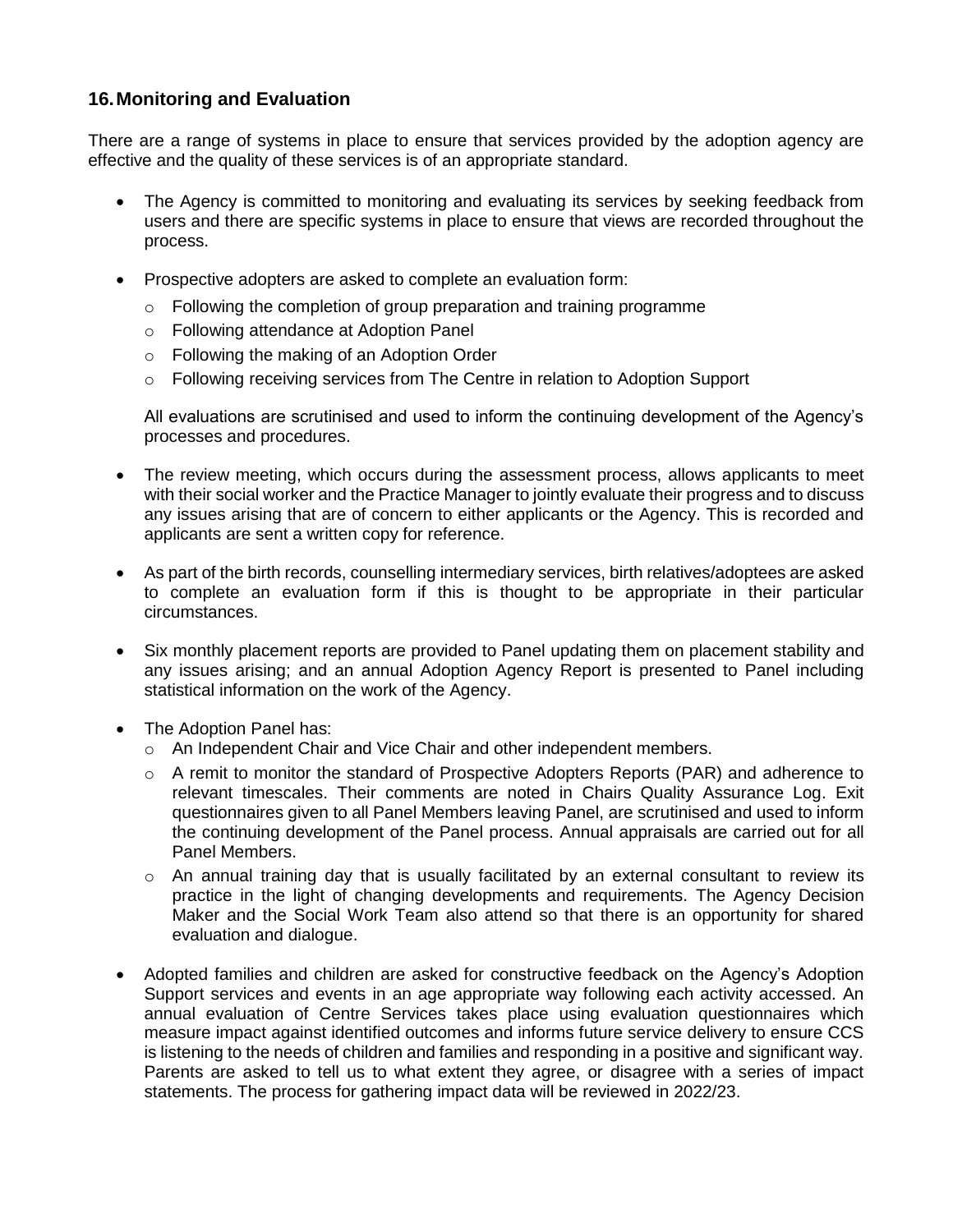- The Therapeutic Services Team carry out the following monitoring and evaluation:
	- $\circ$  Experience of service data is captured with parents following: consultation; clinical assessment; attendance of courses; and at the mid-point and end of year of therapeutic package.
	- $\circ$  The experience of young people (aged 4-8 or 8+) when they are accessing direct therapy with a practitioner at is captured at the mid-point and end of year of therapeutic package and also as part of the care co-ordinator package.
	- $\circ$  In the therapeutic parenting course, the pre- and post- course data is captured, this enables us to monitor the impact of attendance on the course.
	- $\circ$  An in-depth assessment report is completed following a Clinical Assessment or Cognitive Assessment. All therapeutic packages contain at least a yearly therapeutic review report. This reports progress, positives, and continued challenges and recommendations for ongoing work.
	- o A baseline measure called **Thinking of Your Child** (TOYC) is used which was developed to explore factors and challenges that adopter's face. Families are asked to complete this when they complete a Clinical Assessment and when they enter into therapy parents are asked to complete the questionnaire every three months
- Service users are represented on the Board of Trustees and the Adoption Panel.
- Reports are prepared for quarterly meetings of the Trustees Committee who monitor the performance of the Agency against its goals and key performance indicators.

#### **17. Complaints & Compliments**

The Agency has a formal Complaints Procedure which is made available to all service users at their first point of contact with CCS, and we positively encourage compliments and comments concerning its services. Complaints are monitored by the CEO and the Chair of Trustees, and they can also be made direct to:

#### **OFSTED**

Piccadilly Gate Store Street **Manchester** M1 2WD Tel: 0300 123 1231

Email: [enquiries@ofsted.gov.uk](mailto:enquiries@ofsted.gov.uk)

Website: [www.ofsted.gov.uk](http://www.ofsted.gov.uk/)

The Agency has a child focused complaint form which is available for children and young people in placement and after adoption to encourage young people to share any worries or concerns they may have. If a child or young person wishes to make a complaint the Agency will seek to support them and provide them with the appropriate information to facilitate the process of their complaint.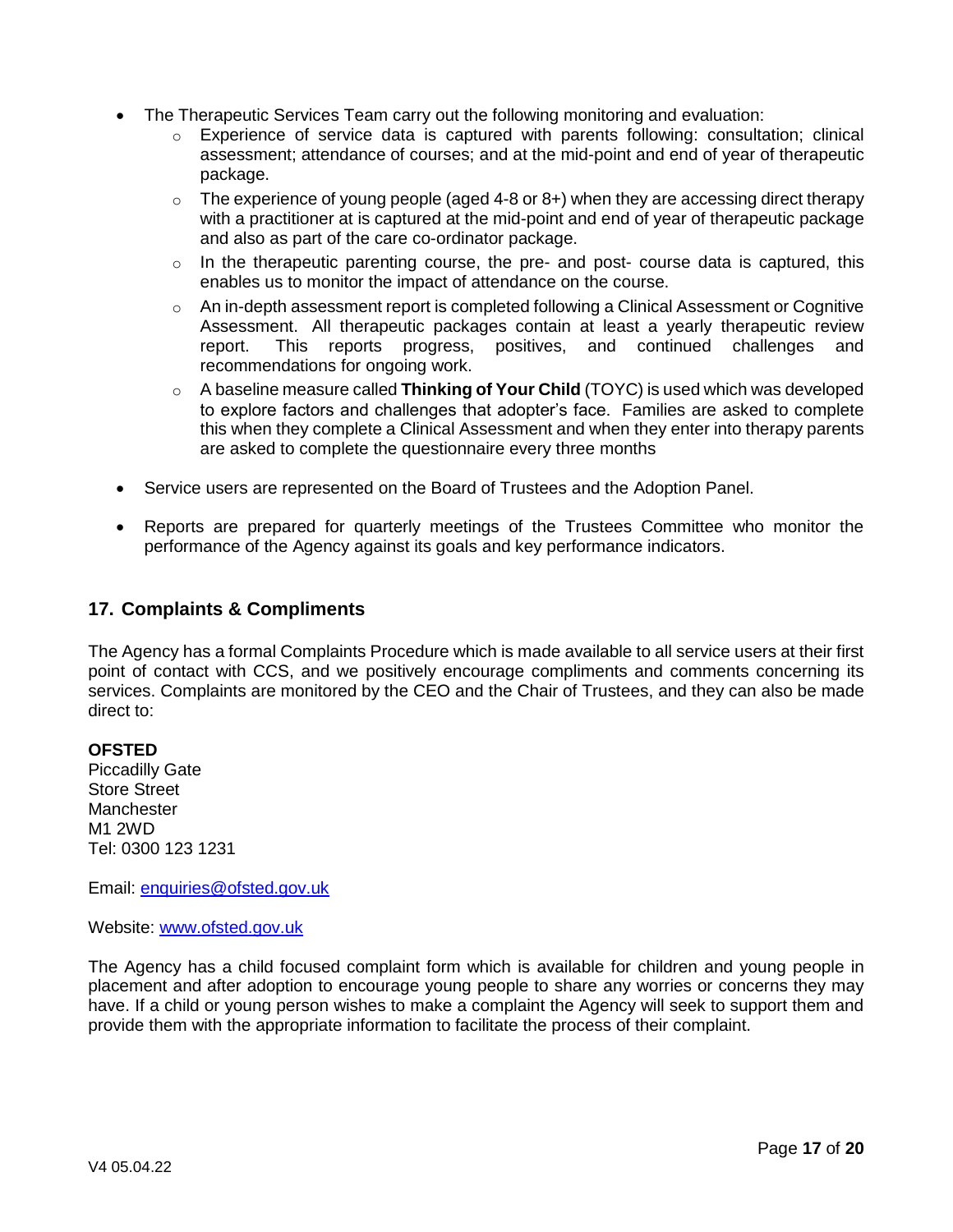If the matter cannot be resolved through the Society's informal or formal Complaints Procedure, a child or young person may contact:

| The Children's Rights Alliance for<br><b>England</b><br>c/o Just for Kids Law<br>Unit 2<br><b>Crystal Wharf</b><br>36 Graham Street<br>London<br><b>N1 8GJ</b><br>Tel: 020 3174 2279<br>Email: info@crae.org.uk | <b>Coram Voice</b><br>www.coramvoice.org.uk<br>Helpline: 0808 800 5792<br>Head office: Coram Voice, Coram Campus,<br>41 Brunswick Square, London WC1N 1AZ<br>Tel: 020 7833 5792<br>email: info@coramvoice.org.uk |
|-----------------------------------------------------------------------------------------------------------------------------------------------------------------------------------------------------------------|------------------------------------------------------------------------------------------------------------------------------------------------------------------------------------------------------------------|
| <b>National Youth Advocacy Service</b><br>Telephone: 0151 649 8700<br>Email: info@nyas.net or help@nyas.net<br>Helpline: 0808 808 1001 (Freephone)<br>www.nyas.net                                              | <b>Coram Children's Legal Centre</b><br>Head Office:<br>Coram Children's Legal Centre<br><b>Wellington House</b><br>4 <sup>th</sup> Floor, 90-92 Butt Road<br>Colchester, CO3 3DA<br>Email. info@coramclc.org.uk |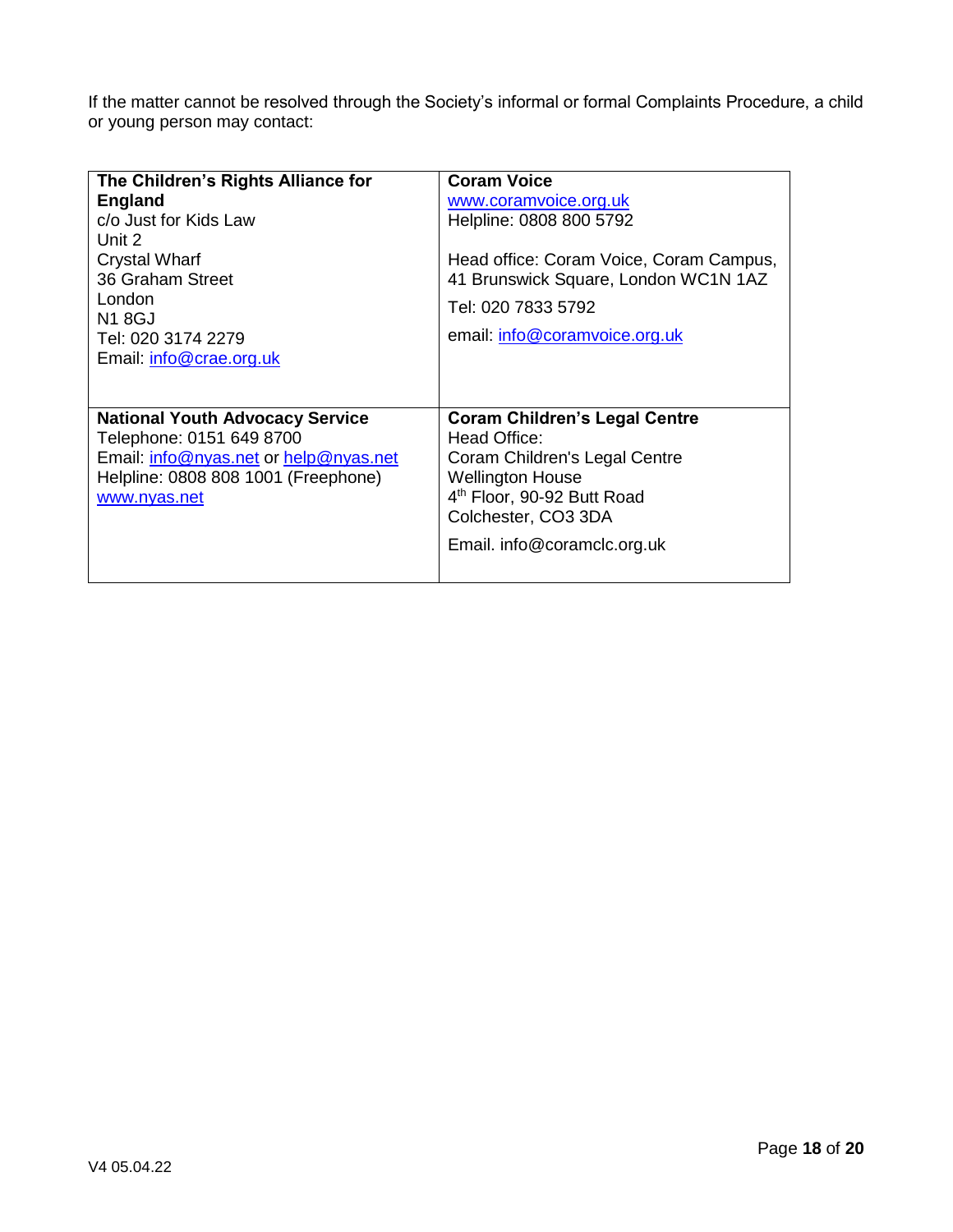## **18.Legal Context**

Clifton Children's Society aims to operate within the following legal requirements:

- The Adoption Act 1976
- The Children Act 1989 and accompanying regulations and guidance
- The Human Rights Act 1998
- The Data Protection Act 2018 (GDPR)
- The Care Standards Act 2002 and accompanying Adoption National Minimum Standards
- The Adoption and Children Act 2002 and associated Regulations and Guidance.
- The National Adoption Standards 2002 (superseded by ACA 2002)
- National Care Standards Commission Regulations 2003
- Adoption Support Services regulations 2003
- Voluntary Adoption Agencies and Adoption Agencies (Miscellaneous Amendments) Regulations 2003
- The National Standards Commission (Fees and Frequency of Inspection) (Adoption Agency Regulations 2003 England)
- Adoption Agencies Regulations 2005 (AAR)
- Restriction on the Preparation of Adoption Reports Regulations 2005
- Suitability of Adopters Regulations 2005 (SAR)
- Adoption Agency Regulations 2005, amended 2011 and Adoption National Minimum Standards 2011, 2014
- Care Planning, Placement and Case review (England) Regulations 2010
- Children and Families Act 2014
- Adoption: National Minimum Standards 2014 (NMS)
- The Adoption and Children Act Register (Search and Inspection) Regulations 2014
- The Adoption and Children Act 2014
- The Adoption Agencies (Miscellaneous Amendments) Regulations 2014
- The Adoption Support Services (Amendment) Regulations 2014
- The Children and Social Work Act 2017
- The United Nations Convention on the Rights of the Child
- Working together to Safeguard Children (Under Associated Child Protection Guidance)
- Sexual Orientation Regulations
- Other relevant legislation and Regulations and Guidance issued to Local Authorities, which highlights good practice relating to services provided by both the Statutory and Voluntary **Sector**
- Adoption Strategy Achieving Excellence everywhere' 2021
- Responding to emergency and amended regulations as appropriate.